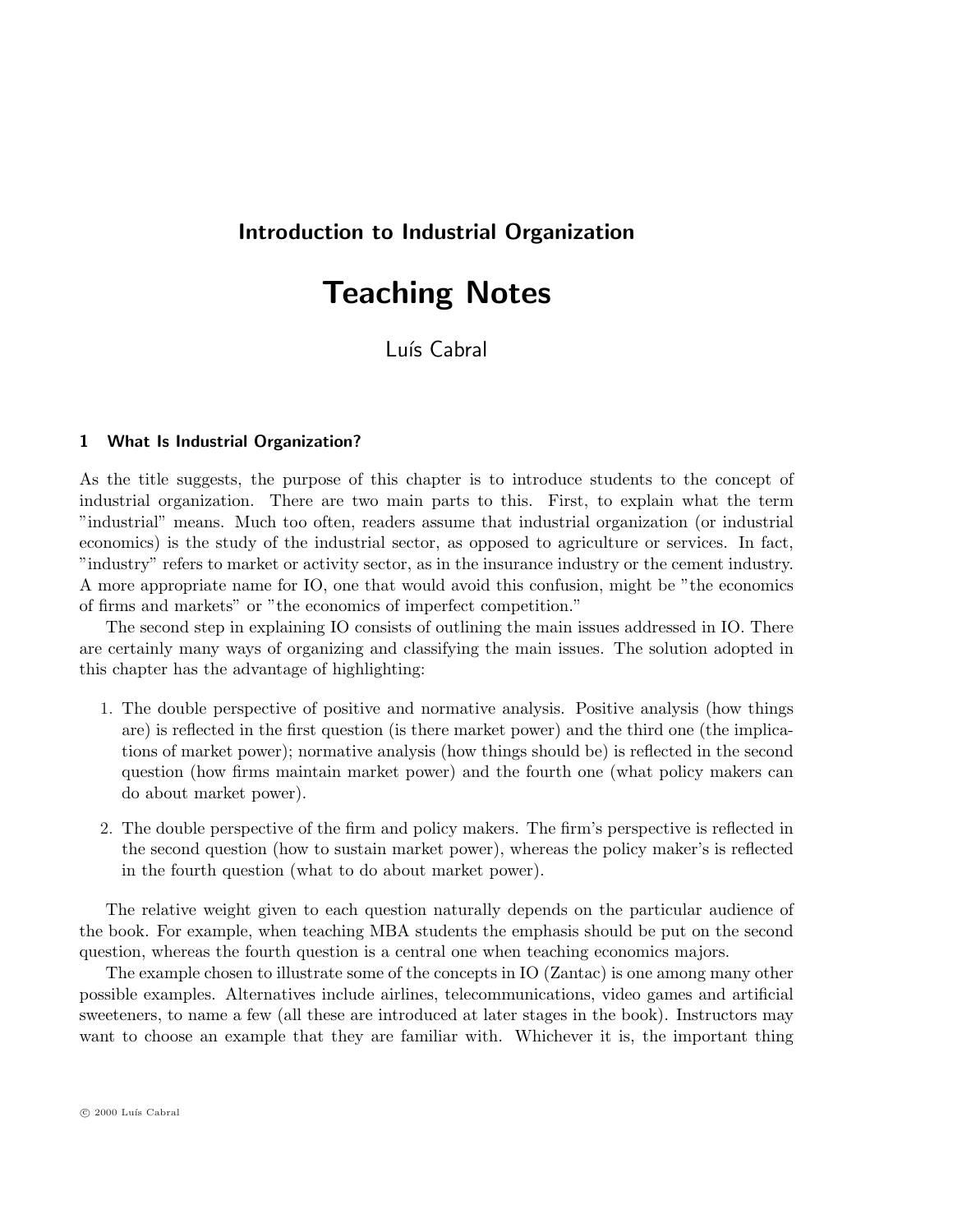is to start off with an example, so that students get the idea that the concepts they are being introduced to are useful to understand particular aspects of the reality of firms and markets.

#### 2 Basic Microeconomics

This chapter is addressed to readers who have not previously studied microeconomics (or have done it so long ago that they need a refresher). When teaching economics majors, who will normally have taken at least one economics class before taking IO, this chapter may be skipped without much loss.

Short as it is, this chapter encapsulates some of the most important concepts in microeconomics. The concepts of consumer surplus, producer surplus, and allocative efficiency play a central role in any discussion regarding public policy. For this reason, in courses that emphasize the public policy side of IO, it is well worth it to spend some extra time making sure students understand these concepts. It is also important to emphasize that allocative efficiency is only part of the story. Historically, economists have placed a little too much weight on static allocative efficiency, leaving productive efficiency and dynamic efficiency to a secondary level

In courses that emphasize the strategy aspect of IO (e.g., MBA courses), special emphasis should be put on the concept of economic cost and its applications for decision making. Rational decisions should take into account opportunity costs, even if these do not correspond to actual expenditures; and should exclude sunk costs, even if these correspond to actual expenditures. Although, in most of the book, this does not appear explicitly, the concept of economic cost is implicit in just about every economic decision.

In courses that include both the managerial and the strategy aspects of microeconomics (e.g., the MBA micro course at LBS and Berkeley), it might be worth to include additional materials to discuss the concept of economic costs: these ideas are much too important to be limited to a short chapter as this.

## 3 The Firm

As a first-order approximation, one may say that IO focuses primarily on competition between firms, placing relatively little weight on the internal workings of each firm. In particular, from the point of view of strategy, IO suggests how firms may improve their situation as a result of actions with respect to rivals, not so much actions with respect to its internal organization.

This is not a bad thing in and of itself: the effectiveness of every partial science results precisely from the fact that they are partial and are thus able to tackle a particular issue in depth. However, this is a limitation that should be duly acknowledged: there is more to the world of firms and markets than IO addresses.

This chapter highlights three aspects in which the IO view of the firm has to be taken with caution. First, IO assumes that firms behave as profit maximizers. Second, IO takes the limits of the firm—in fact, the very existence of firms—as exogenously given. Third, IO has little to say about why firms are different—other than to assume it. This chapter is therefore included in the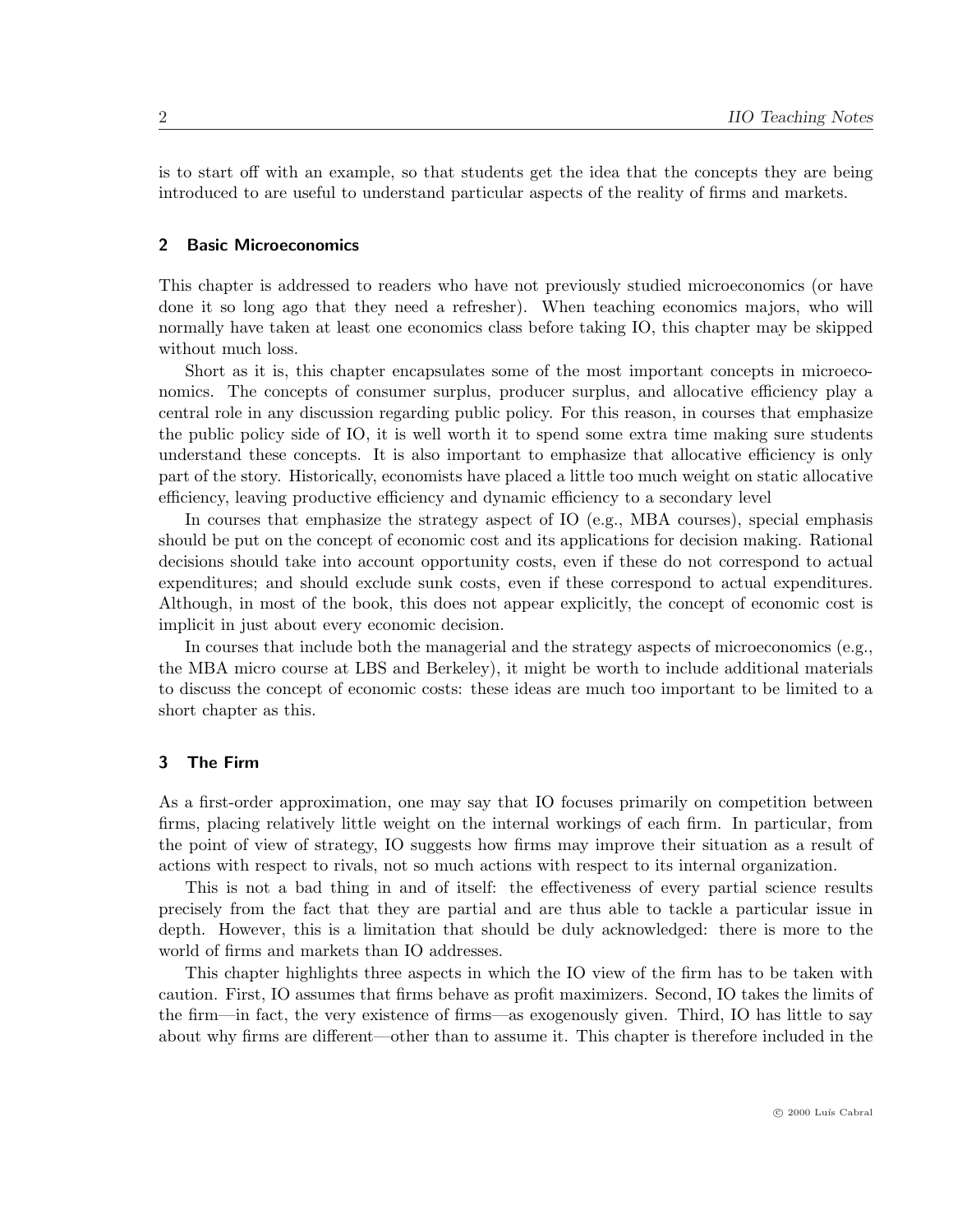introductory part of the book not because its contents are used later on. Rather, the idea is to help the student put the later chapters in their proper context.

The statement at the beginning of the first paragraph is perhaps a little too strong. Many IO economists have recently devoted themselves to studying the theory of the firm, one of the fastest growing areas of microeconomics. In fact, several schools now offer courses on the theory of the firm. When this is the case and students have taken or will take a course on the theory of the firm, the discussion of this chapter may be reduced or omitted.

Moreover, it is increasingly common for IO courses (or microeconomics courses with an emphasis on IO) to delve into issues of the theory of the firm, in particular the vertical boundaries of the firm. In that case, it may be worth to join together the discussion of Section 3.2 (what determines the size of the firm?) and that of Chapter 11 (vertical relations).

#### 4 Games and Strategy

One of the great accomplishments of IO has been the rigorous application of game theory to the analysis of market competition. In fact, the game theoretic nature of IO is one of the main reasons why IO became so popular within economics—and with other related disciplines, such as strategy and marketing.

This chapter, which concludes the introductory part of the book, presents the main concepts of game theory that are necessary to understand the rest of the text. In fact, the chapter goes a little beyond what is strictly required to follow the rest of the text. As indicated in footnote c, Sections 4.2 and 4.3 can be skipped in a first reading. Not that sequential games and repeated games are unimportant: in fact, Chapters 12 and 15 introduce various sequential games; and Chapter 8 is essentially based on the notion of repeated games. However, Chapters 8, 12 and 15 are written in a way that allows for its comprehension without the prior reading of Sections 4.2 and 4.3.

There are two possible "strategies" regarding the placement of this chapter. One is to present the material upfront in its entirety. This has the advantage of giving a more unified view of game theory; it has the disadvantage that students have to bear a fair amount of material without seeing a significant payoff in terms of applications. An alternative strategy is to present Section 4.1 together with Chapter 7, Section 4.2 together with Chapters 12 and 15, and Section 4.3 together with Chapter 8. This has the advantage of introducing each concept together with an application; it has the disadvantage that game theory is introduced in a somewhat fragmented way.

#### 5 Monopoly and Regulation

One of the important points this chapter attempts to make is that monopoly is not a zero-one concept: it all depends on how the market is defined. In fact, what really matters is not so much whether a firm dominates one hundred percent or less than one hundred percent of the market; the important thing is whether the firm has the power to set prices above marginal cost.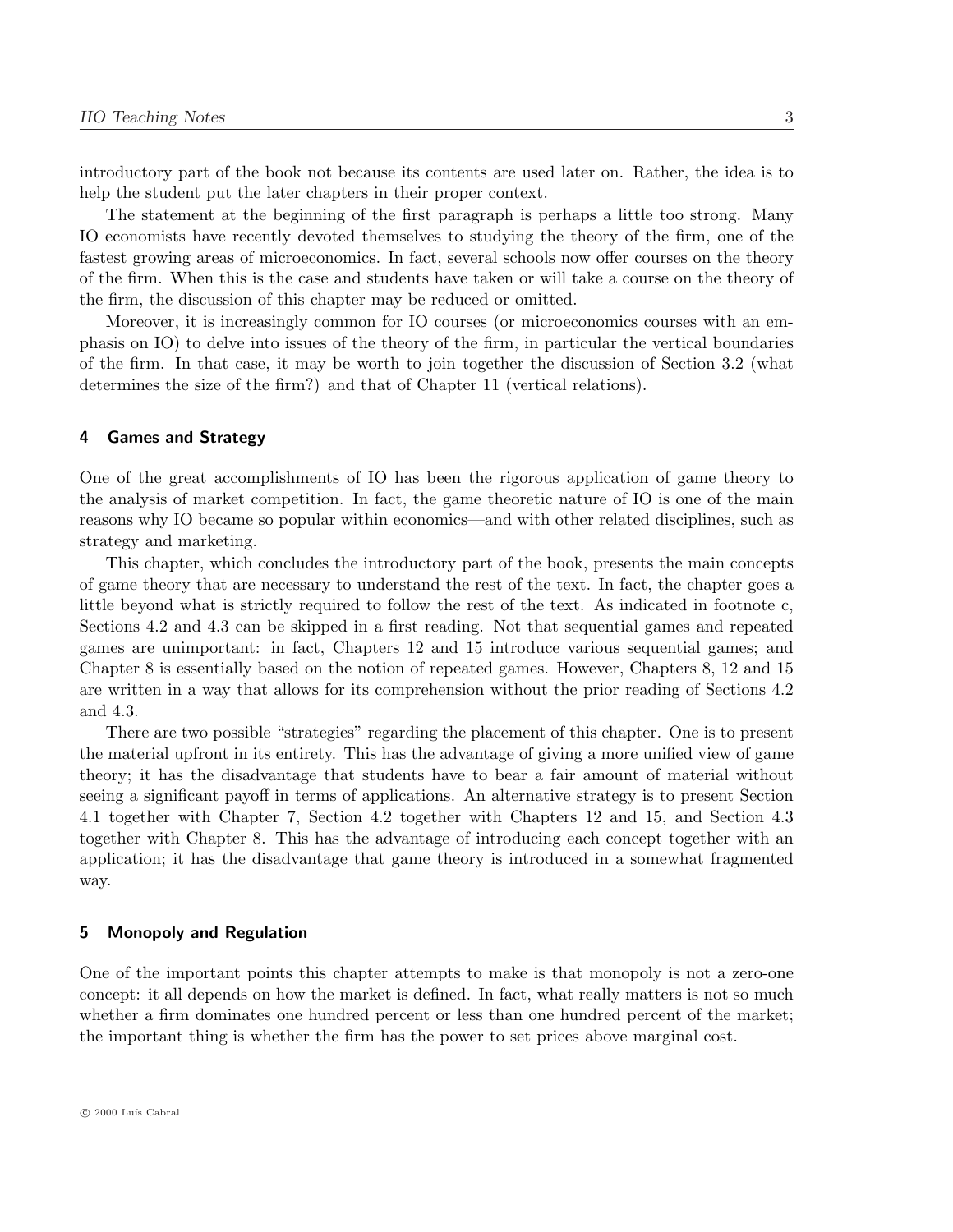This distinction plays an important role in the way the whole book is structured. Many IO texts—e.g., Tirole's The Theory of Industrial Organization—are divided into two parts: monopoly and oligopoly. Such distinction is not made here. Each issue (price discrimination, advertising, etc) is approached both from the monopoly and the oligopoly point of view. The underlying idea is that the important distinction is not so much between monopoly and oligopoly but rather between firms with market power and firms without market power. (This is not exactly right, but is probably a good first-order approximation.)

The above distinction is also important when it comes to discuss the issue of regulation. Regulation is called for not because a firm is a monopolist but rather because a firm commands excessive market power—and even then the question has to be asked whether regulation does more good than bad (cf the Microsoft case).

It should finally be noted that the discussion of regulation in this chapter is very summary. In courses where regulation is given a bigger weight, instructors may want to assign additional readings on the subject. There are some excellent introductory texts covering regulation, for example, Harrington, Vernon and Viscusi, The Economics of Regulation, MIT Press.

# 6 Perfect (and Almost Perfect) Competition

One may think of the spectrum of possible market structures as a segment with two extremes: monopoly and perfect competition. Both of these extremes are ideal situations that do not exist exactly in reality. In particular, there is no real-world industry that satisfies all of the assumptions of the perfect competition model. How useful is the model, then?

To address this question, this chapter presents two models that relax some of the rather extreme assumptions of the perfect competition model: the models of competitive selection and monopolistic competition. Of these two models, the first one is a bit of a novelty in IO textbooks. The reason for its introduction is fourfold. First, the theoretical developments around this model have been one of the important developments in the field during the 1980s and 90s, though this fact is not always duly appreciated. Second, the advent of powerful computers and rich datasets has created a wealth of well documented stylized facts regarding the process of firm entry, growth and exit, among others. Third, the theoretical models seem to fit the facts fairly well (actually, the models are a great help in understanding the facts). Fourth, there are still a large number of theoretical points to be studied and facts to be investigated; that is, this is important area in terms of future research.

This chapter, together with the previous one (Monopoly and regulation), is supposed to set the stage for the rest of the book. Together, these chapters make the point that the extreme models are a good approximation to situations that are close to the ends of the spectrum. So, a dominant firm (close to a monopolist, but not quite) behaves in a way similar to a monopolist; a firm in a competitive selection or monopolistic competition context (close to perfect competition, but not quite) behaves in a way similar to a firm under perfect competition. This leaves a host of other possible intermediate market structures, those with more than one firm but less than the "large number" assumed by perfect competition. This is where oligopoly analysis enters: Chapter 7 and the following chapters.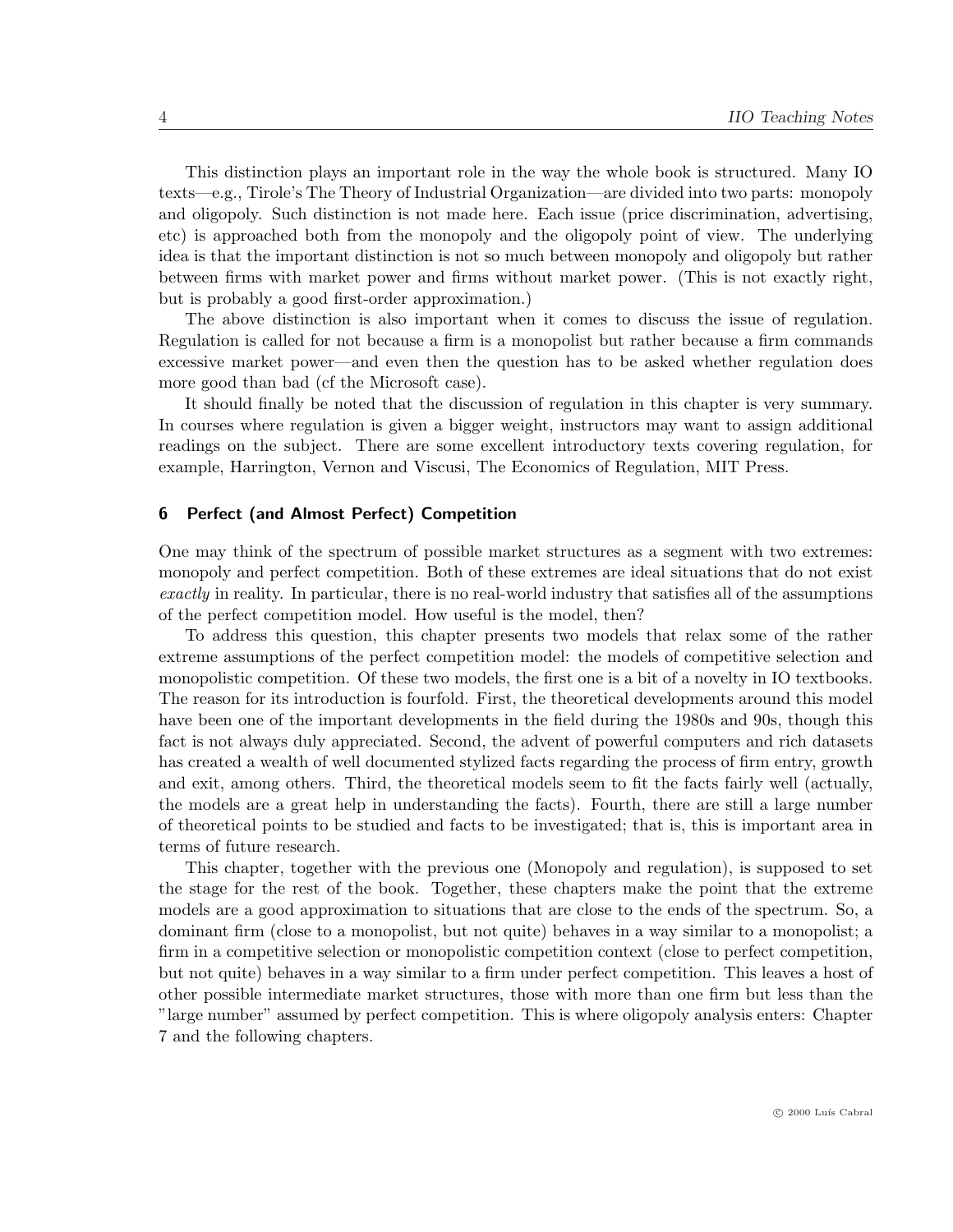# 7 Oligopoly Competition

Many IO textbooks introduce the theory of oligopoly by presenting a series of models with little explanation of what their purpose is. When this happens, instructors are often faced with questions such as: Why so many models? Why are we not given the "right" model only, saving us the trouble of going through all the other ones?

The proliferation of IO models started in the 19th Century when, responding to the early work by Cournot, Bertrand proposed an alternative model of oligopoly competition that implied strikingly different predictions from the early model. As a result, the debate about which model is "best"—Cournot or Bertrand—has evolved into a cottage industry within IO.

The approach taken in this chapter is one that reflects recent developments in IO theory. In particular, it views the Bertrand and Cournot models as particular cases of a more general model of oligopoly competition where firms choose prices *and* quantities (or capacities). Seeing things from this perspective, the Bertrand model arises as the "right" solution when firms can adjust capacities faster than prices (e.g., software), whereas the Cournot model corresponds to the opposite case, the case when prices can vary faster than capacities (e.g., wheat, cement).

This way of looking at things is important for this chapter and, more generally, for the whole of oligopoly theory. There is no single model that is better than all other models. Each model is a better description of a certain type of industry. The art (and science) is then to determine what is the appropriate model for each situation.

Another important point that this chapter attempts to put across is that models are useful, operational tools to analyze a particular real-world situation—oligopoly competition, in the case of IO. For this reason, a fairly long section on comparative statics is included at the end of the chapter. Comparative statics is one of the main goals of economic modeling. It allows one to estimate the impact of an exogenous change in the equilibrium values of a given system—in the case of IO, prices, quantities, market shares, and so on.

Even when "theoretical" lectures are complemented by "applied" sections, it is recommended that some time is spent in the main lectures to go through the material in Section 7.5. Among other things, this will have the benefit of making students more confident in the value of the models—and theory, more generally. As Chesterton so aptly put it, the best help for practical life is a good theory.

The Bertrand model implies a very striking result: even if there are only two competitors, prices will be set at the level of marginal cost. From the perspective of positive economics, this implies what we might call the "Bertrand paradox" (Tirole, 1989): in reality, there are many industries that look like the Bertrand model but where prices are higher—or much higher than marginal cost. Chapter 7 includes a brief description of the three main explanations for this apparent paradox: capacity constraints (Chapter 7), dynamic interaction (Chapter 8) and product differentiation (Chapter 12).

From the perspective of competitive strategy, the outcome of the Bertrand model has aptly been described as the "Bertrand trap" (Hermalin, 1993): an outcome that firms should avoid at all costs. The three ways of explaining the Bertrand paradox (positive analysis) can then also be interpreted as ways of exiting the Bertrand trap (normative analysis)—especially the "escapes"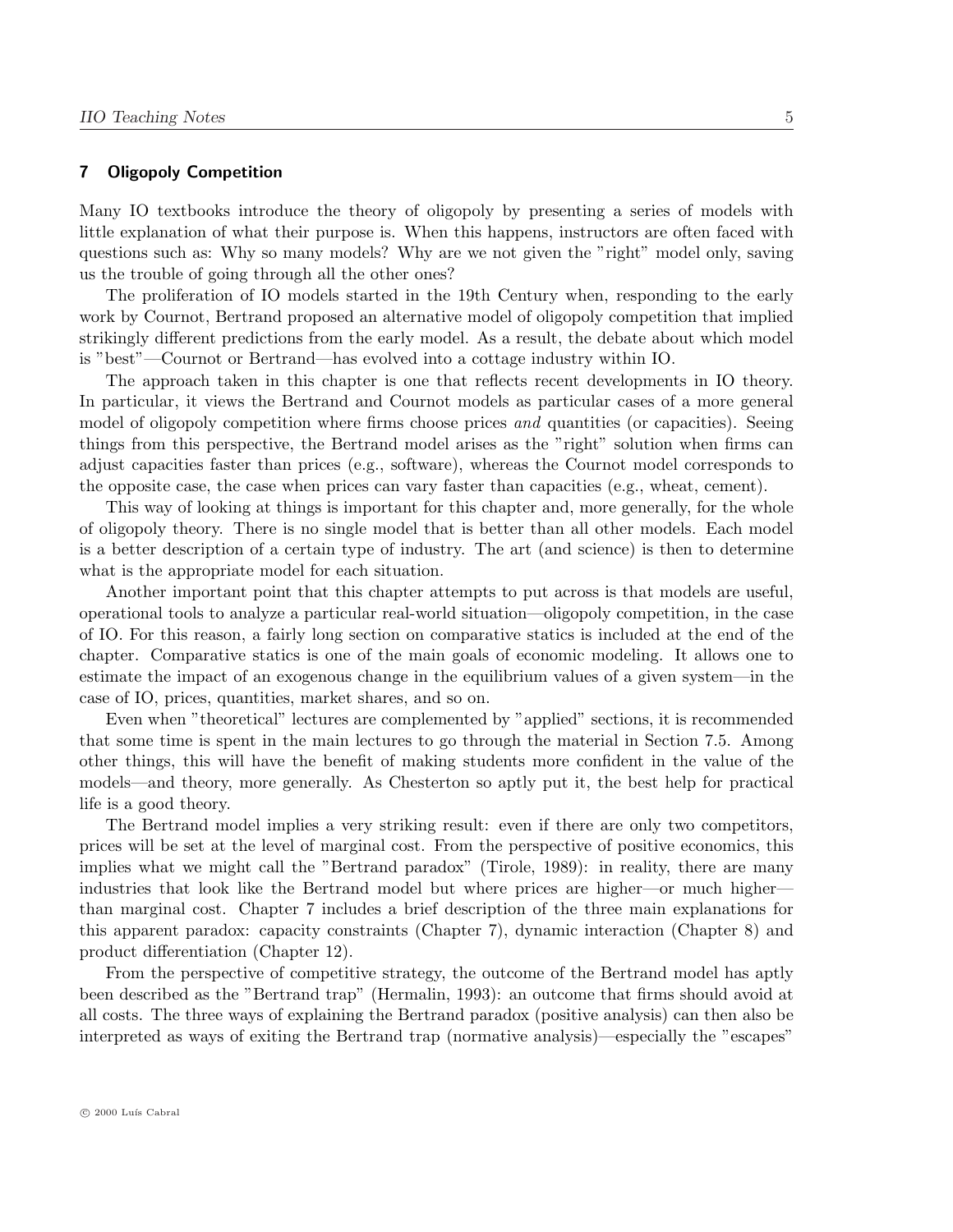described in Chapters 8 and 12. Depending on the nature of the audience, one or the other view may be emphasized. For example, when teaching MBA students it may make more sense to stress the idea of the Bertrand trap.

# 8 Collusion

As mentioned in Chapter 7, there are essentially three "solutions" to the Bertrand "paradox" the fact that, under the assumptions of the Bertrand model, prices are equal to marginal cost even with only two competitors. Chapter 7 introduces the first of these solutions: capacity constraints. Chapters 8 and 12 focus on the two other solutions, repetition and product differentiation.

The main point of Chapter 8 is that, when firms compete over a number of periods, equilibrium prices may be above marginal cost when otherwise (i.e., with no repetition) the only equilibrium would be to price at the level of marginal cost. The intuition is that the short-term gains from undercutting a competitor may not compensate the longer-term losses from entering into a price war.

In addition to explaining this idea, Chapter 8 outlines the main conditions under which we would expect pricing above marginal cost to be an equilibrium. The first set of conditions is that the discount factor is sufficiently close to one, which essentially means that firms interact frequently enough. Sections 8.2 and 8.3 address other factors that facilitate collusion.

Implicit or explicit collusion is an area of great importance in antitrust and competition policy. This is a chapter where it should be easy to find many current examples. In addition to the ones in the book, some are presented in this website. Moreover, a possible assignment for this chapter could be to ask students to come up with a current example featuring collusion and possible antitrust remedies. For this purpose, it may be useful to follow the links to "government institutions" under the links area of this website.

#### 9 Market Structure and Market Power

This is the only chapter in the book that is primarily devoted to empirical work. It is a more research-oriented chapter than the remaining ones. For this reason, it can be omitted from courses that are relatively more strategy-oriented.

As in rest of the book, the focus is primarily on issues, rather than the literature. It should be noted, however, that there is a very extensive literature on the structure-performance relationship and on the empirical estimation of market power. Instructors interested in going deeper in these issues may want to consult the chapters by Schmalensee and Bresnahan in the Handbook of Industrial Organization. Martin's "Advanced Industrial Organization" also contains a good discussion of the empirical literature.

One possible assignment in courses that are research-oriented—and when students have a good knowledge of econometrics—is to perform some basic econometric analysis based on existing datasets. Some links to existing datasets may be found in the links section of this website.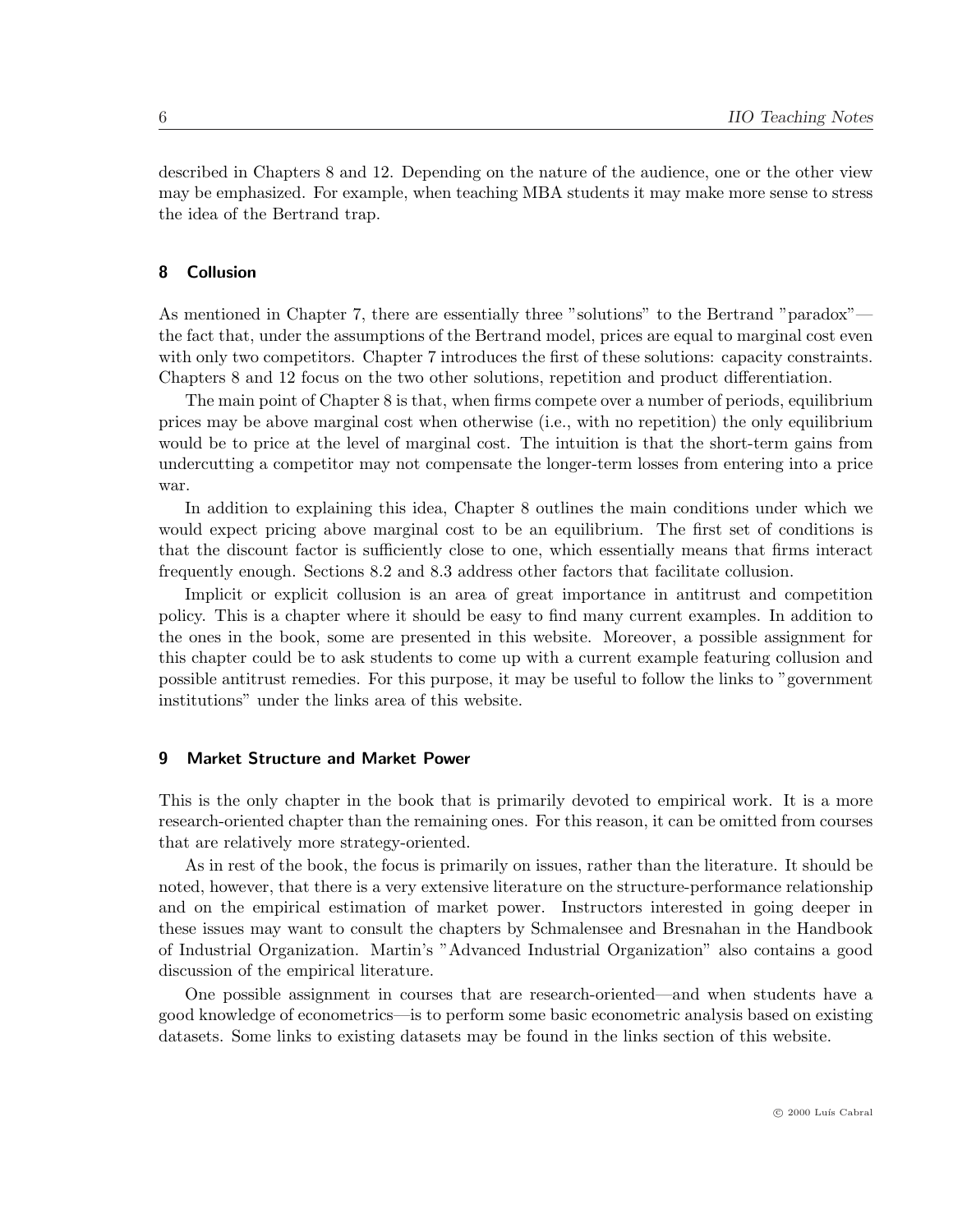#### 10 Price Discrimination

This is the first of a series of four chapters that depart from the basic models of oligopoly and look at price and non-price strategies. This fourth part of the book is particularly important in courses with an emphasis on the strategy and marketing aspects of IO (especially the marketing aspects).

Various IO texts are divided into "monopoly" and "oligopoly" parts, with each part then subdivided according to the different issues. In this text, the classification is by issue, with each issue including both the monopoly and the oligopoly cases. (In this chapter, for the most part, we consider the monopoly case.)

There is a discussion regarding the classification of types of price discrimination, namely the classification, due to Pigou, of first-, second- and third-degree price discrimination. Although a paragraph is included in the text, it is probably best to avoid a discussion that is little more than semantics. Instead, the instructor can focus on the different instances of price discrimination using more specific names, such as self-selection, group discrimination, and so on.

One possible assignment for this chapter is to provide students with a demand system and ask them to select prices to maximize profit; and then compare the solution chosen by each student with the optimal solution. Based on the author's experience, such exercise has a number of advantages. First, it gives students the opportunity to take a hands-on approach to the problem of price discrimination. Second, it greatly motivates students to learn what the optimal solution is. [I am hoping to post a demand system for this purpose some time soon.—LC]

# 11 Vertical Relations

Vertical relations are one of the areas of most intense research activity in recent years. Although few IO texts devote an entire chapter to this topic, the amount of work developed during the 1980s and 90s more than justifies its separate treatment.

From the point of view of public policy, the main issue in this chapter is the conflict between efficiency reasons and market power motivations for different forms of vertical relations, from simple vertical restraints to full-fledged vertical integration. Although the analysis of public policy towards vertical relations is left to the end of the chapter, it may be worth starting off with the presentation of this conflict as a way to motivate the chapter. This is especially true if the audience is primarily composed of economics majors who are interested in public policy issues. (The same consideration applies to the merger analysis, which is introduced in Section 15.3.)

Contract theory plays a central role in the study of vertical relations. In fact, many of the developments in the theory of vertical relations have appeared in parallel with developments in contract theory. Most of these developments are rather technical and were therefore excluded from the main text. A series of supplemental sections present some of the main results, as well as bibliographic references to more thorough presentations of the material.

As suggested above, vertical relations are closely related to the topic of vertical integration, which is discussed in Section 3.2. (In vertical integration, we can also find the dichotomy between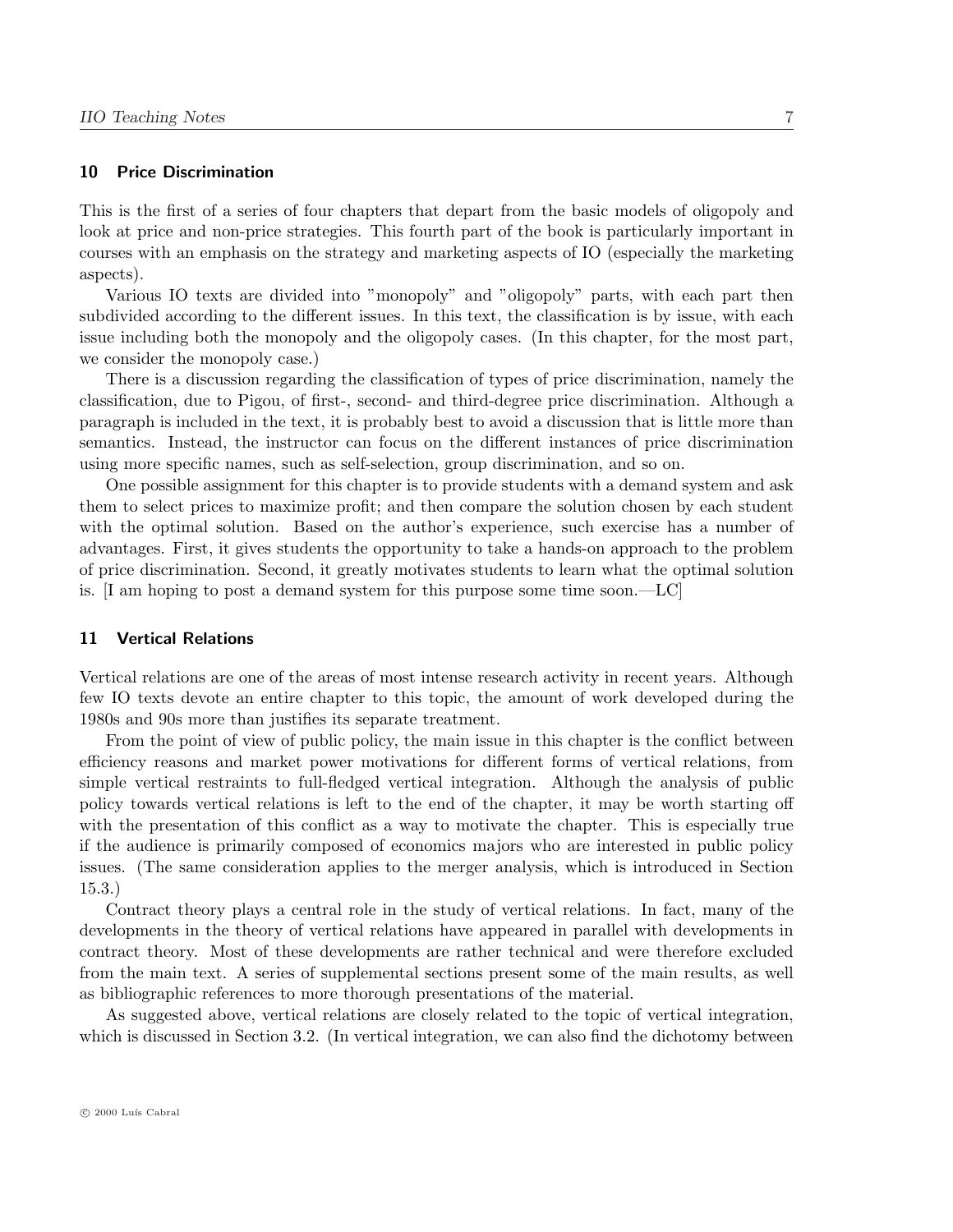efficiency considerations and market power considerations.) In fact, one possibility is to discuss both topics at the same time, under the heading vertical restraints and vertical integration, or something similar.

# 12 Product Differentiation

As mentioned in Chapter 7, product differentiation is one of the possible answers to the Bertrand "paradox," the fact that, even with two players only, price competition implies zero margins. As in many other chapters, one may approach this problem from a "positive" point of view or from a "normative" point of view. From a positive point of view, the question is how to solve the "Bertrand paradox": how come in practice we observe firms pricing above marginal cost even though theory seems to imply pricing at the level of marginal cost? From a normative point of view, the relevant issue is how firms can escape the "Bertrand trap," the trap of engaging in aggressive price-cutting. In strategy-oriented courses, the emphasis should be on the latter aspect. This is especially true with respect to the topic of product positioning.

In most IO texts, one of the central aspects in the chapter on product differentiation is the distinction between vertical and horizontal product differentiation. While this is a useful distinction for pedagogical reasons, in practice most cases combine both horizontal and vertical product differentiation. The general model that encompasses both forms of differentiation is the hedonic, or characteristics, model of product differentiation. Although the characteristics model is difficult to implement, the basic idea is quite simple. It is therefore worth it to take students through a simplified example—as the one in the text—so that they get an idea of what's involved in applying the model.

The inclusion of imperfect information and switching costs in the same chapter as product differentiation is somewhat unusual. There are two reasons that justify this option. First, both product differentiation and imperfect information / switching costs share the feature that cross price elasticity is lower than it would be in the situation of product homogeneity / perfect information / no switching costs. Second, the actual models that describe the situations of imperfect information and switching costs are almost isomorphic (i.e., identical) to the model of product differentiation.

# 13 Advertising

Advertising is not one of the core topics of IO—at least, not of IO narrowly defined. This chapter may therefore be omitted from a course directed primarily at economics majors. However, as mentioned in the preface, IO has gradually been expanding to the point of overlapping significantly with fields like marketing and strategy, which justifies the inclusion of advertising as a separate topic.

One of the central issues in the IO analysis of advertising is the relation between advertising competition and price competition. Not much economics research has been done on this topic. As a consequence, most of the points presented in section 13.3 are rather tentative: more questions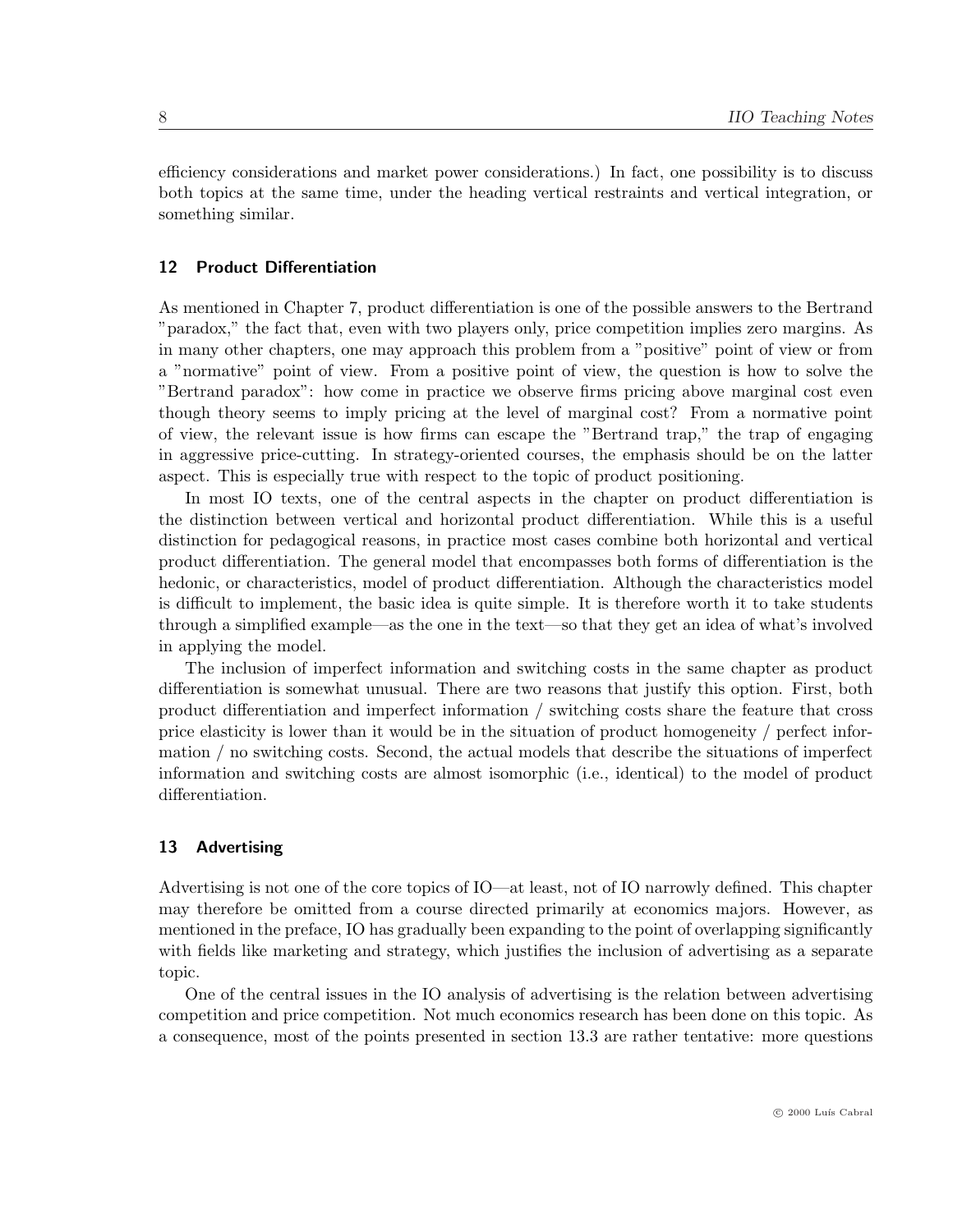are raised than answered. (This is one of the sections of the text where the issue-driven, rather than literature-driven, nature of the text is most evident.)

#### 14 Entry Costs, Market Structure, and Welfare

This chapter and the next close the "loop" implicit in the structure-conduct-performance paradigm. Whereas previous chapters take structure as exogenously determined, Chapters 14 and 15 look at the endogenous determination of market structure. Chapter 14 focuses on the role of entry costs. In particular, it introduces the distinction between exogenous and endogenous entry costs (a distinction that is absent from most other IO texts).

The public policy issue addressed in this chapter is that of the welfare effects of entry. An important strand of the economics literature on this topic has emphasized the fact that, in a world of second best, free entry may not be a good thing; in particular, free entry may lead to excessive entry. This literature overstresses the importance of the business-stealing effect (the externality between entrants and incumbents) and underemphasizes the importance of firm heterogeneity, namely the fact free entry may help replacing inefficient firms with more efficient ones. To compensate for this perceived bias, Chapter 14 introduces the discussion of firm heterogeneity and free entry, including the example of deregulation and entry in the U.S. telecoms industry. (The importance of firm heterogeneity is also underappreciated in the treatment of competitive markets, a fact that justifies the inclusion of Section 6.2. On telecoms deregulation, see also Chapter 5.)

#### 15 Strategic Behavior, Entry and Exit

This is the longest chapter of the book. In fact, a case might be made for the division of this chapter into three different chapters, corresponding to each of the three sections.

In strategy-oriented courses, the emphasis should be placed on Sections 15.1 and 15.2. In policy-oriented courses, by contrast, the emphasis should be on Section 15.3.

This chapter differs from standard IO presentations in several respects:

- 1. In the treatment of entry deterrence, the emphasis is normally placed on capacity expansion as a means of entry deterrence. However, aside from titanium dioxide and a few other examples, this does not seem to be a very common form of entry deterrence. By contrast, product proliferation and contracts seem to be a far more prevalent strategy. Accordingly, Section 15.1 includes a treatment of the latter two forms of entry deterrence.
- 2. In the treatment of predation, the emphasis is normally placed on asymmetric information as a justification for rational predatory pricing. But the deep purse or the market share explanations for predation seem empirically more relevant. Accordingly, more emphasis is placed on these alternative theories than in standard IO presentations of the material.
- 3. Merger waves are empirically a very relevant phenomenon. Almost every week, one finds at least one instance of a merger that either follows or precedes other mergers / merger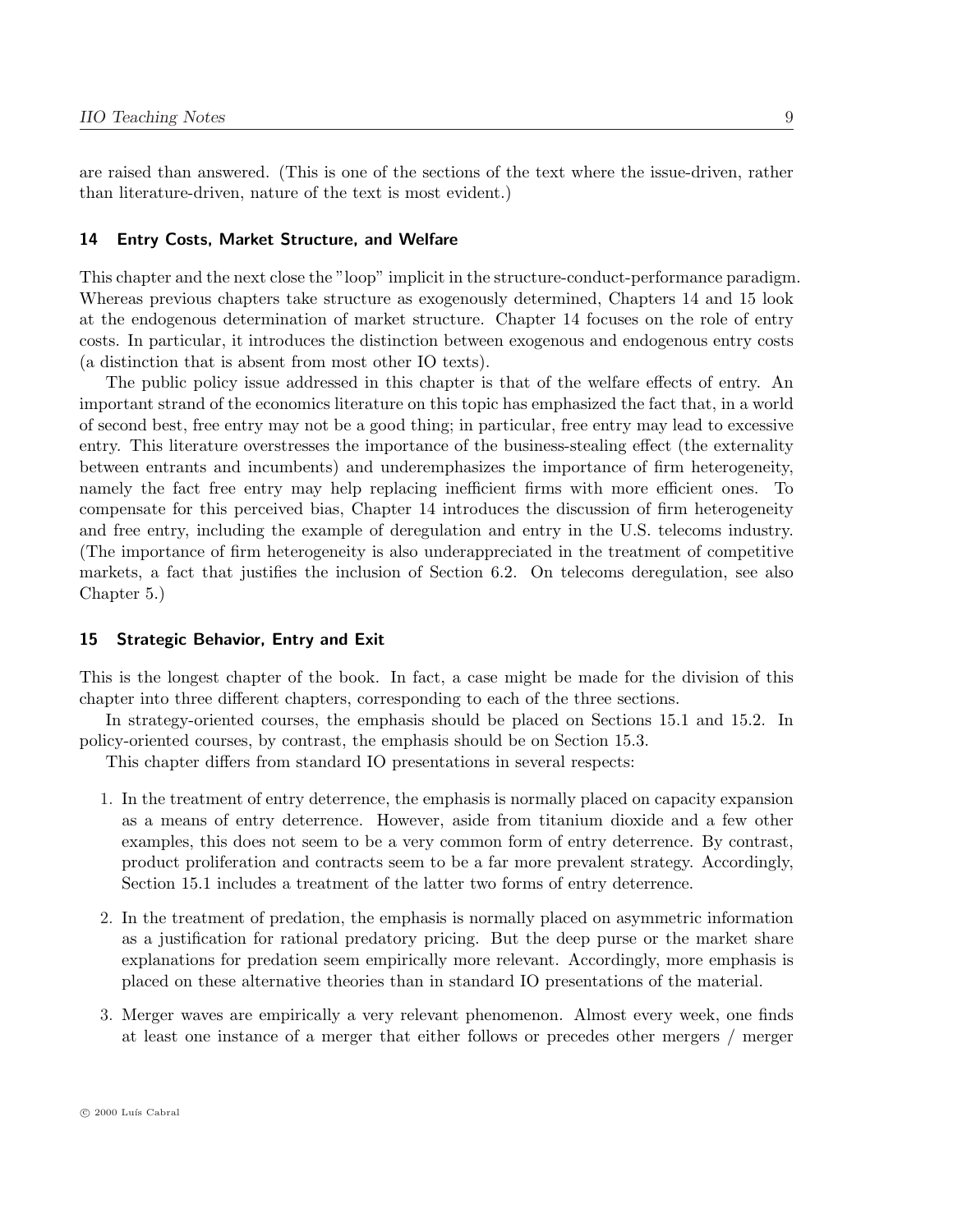announcements in the same industry. This raises a number of important issues, both from a positive and from a normative point of view. Unfortunately, not much economics research has been done of these issues—and not much is said in standard IO textbook presentations. As in other parts of the book, Section 15.3 raises more questions that it answers.

#### 16 Research and Development

From a positive point of view, the central question addressed in this chapter is the relation between market structure and R&D: first, how market structure affects the level and direction of R&D; second, how R&D determines the evolution of market structure. The first part of the central question has been given extensive treatment, both theoretically and empirically. (On the empirical literature, see Levin's chapter in the "Handbook of Industrial Organization" and Sutton's critique in his recent "Technology and Market Structure".) The second part of the question—the dynamics of R&D and market structure—is relatively more recent in terms of economics research. Specifically, one central question is whether the dynamics of R&D contribute to a process of increasing dominance (whereby market leaders increase their lead and monopolists persist as such) or something like what Schumpeter referred to as the process of creative destruction (whereby new firms constantly replace incumbents). There is an interesting parallel between this question and the macroeconomics literature on growth and convergence (do rich countries tend to become even richer or do poor countries tend to catch up?).

From a normative point of view, there are two important questions. First, the antitrust treatment of R&D agreements between firms. Public policy has normally been distrustful of agreements between firms. However, there are reasons to make R&D an exception to this general stance.

The second important normative question refers to the protection of intellectual property (IP). The basic trade-off here is between maximizing allocative efficiency and providing the right incentives for investment in R&D (in other words, the trade-off between static and dynamic efficiency). The development of the internet has created a host of novel IP issues, both related to patent law and to copyright law (should Amazon.com be given a patent for "one-click shopping"? Did Napster.com violate copyright law, and, more fundamentally, What should the copyright law state?). The economic analysis of these issues will certainly constitute an important part of the economics literature on R&D in the years to come.

#### 17 Networks and Standards

This is the most innovative chapter in the book (innovative with respect to standard IO presentations). The field of economics of networks and standards has developed over the past 15 years or so, and is only gradually making its way into textbooks. The number of industries with direct or indirect (a.k.a. virtual) network effects is extremely large. This is especially true among high-tech industries. The treatment of networks and standards in a separate chapter is therefore amply justified.